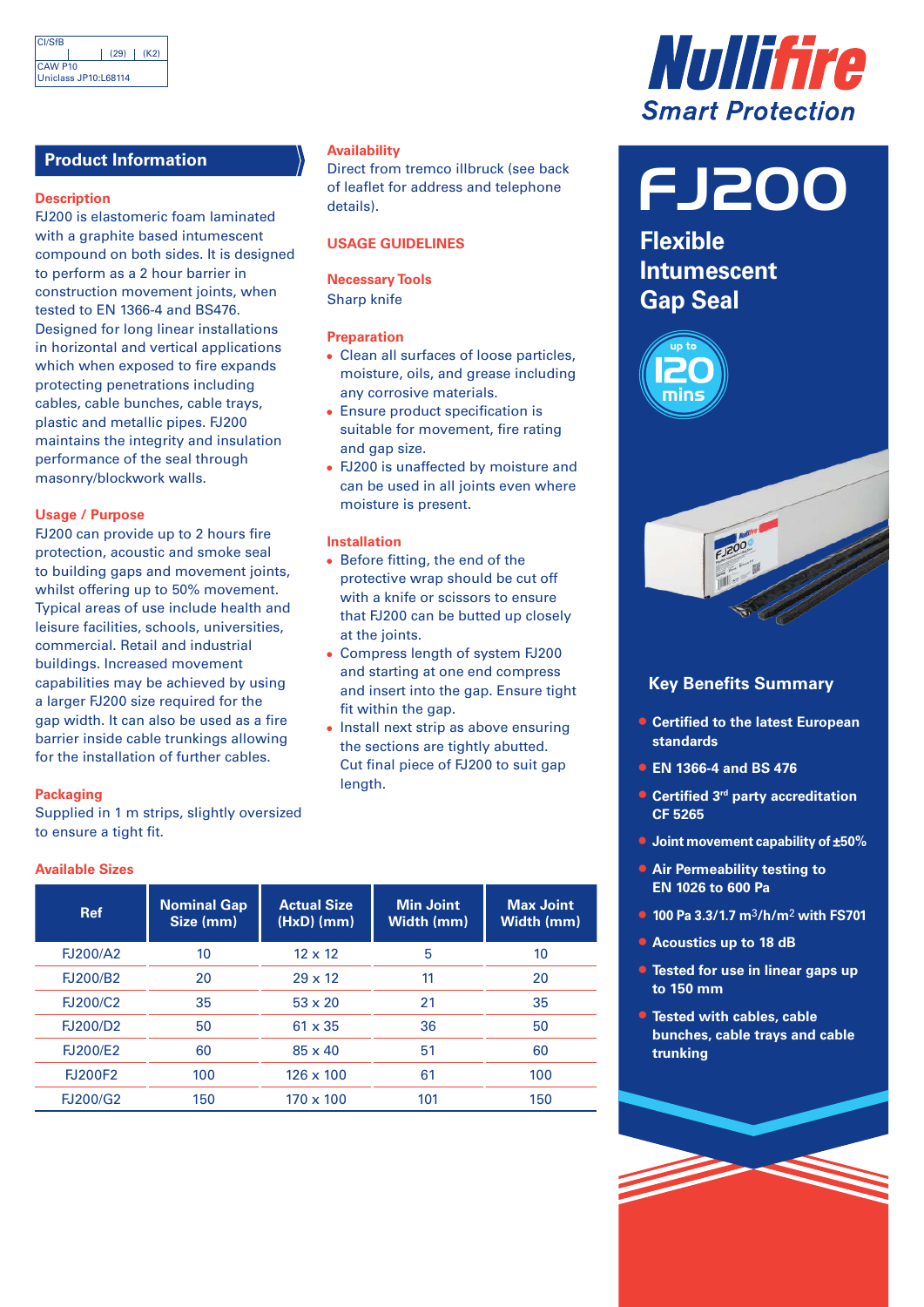

# FJ200 **Flexible Intumescent Gap Seal**



# **Technical Information**

| <b>Property</b>                | <b>Result</b>                                                                                                                                           |  |
|--------------------------------|---------------------------------------------------------------------------------------------------------------------------------------------------------|--|
| <b>Description and Colour</b>  | Black elastomeric foam laminated with<br>a graphite based intumescent compound                                                                          |  |
| Density                        | 75 $kg/m3$                                                                                                                                              |  |
| <b>Application Temperature</b> | $+5^{\circ}$ C to 35 $^{\circ}$ C                                                                                                                       |  |
| <b>Expansion Ratio</b>         | 25 times                                                                                                                                                |  |
| <b>Maximum Seal Size</b>       | 170 mm (other sizes can be requested)                                                                                                                   |  |
| <b>Movement Capability</b>     | $\pm$ 50% (compression of 75% / expansion                                                                                                               |  |
| Compression                    | 74%                                                                                                                                                     |  |
| Expansion                      | 40%                                                                                                                                                     |  |
| <b>Air Permeability</b>        | 200 Pa EN 1026 - 100Pa 1581/1590 m <sup>3</sup> /h/m <sup>2</sup><br>600 Pa EN 1026-100 Pa 3.3/1.7 m <sup>3</sup> /h/m <sup>2</sup> with Nullifire M701 |  |
| Sound                          | Acoustic reduction up to 8 Rw, 22 DnTW EN 10140                                                                                                         |  |

# **Performance Data**

Fire performance in accordance with EN1366-4 and BS476, Air Permeability EN1026, Sound EN10140:2-2010. Services must be supported within 200 mm of penetration.

| <b>Blockwork/Masonry/Concrete (aerated or normal)</b><br>Wall and floor installations 150 mm thick | <b>Integrity</b> | <b>Insulation</b> |
|----------------------------------------------------------------------------------------------------|------------------|-------------------|
| Up to 10 mm                                                                                        | 120 minutes      | 120 minutes       |
| $11 - 20$ mm                                                                                       | 120 minutes      | 30 minutes        |
| $21 - 25$ mm                                                                                       | 120 minutes      | 30 minutes        |
| $26 - 35$ mm                                                                                       | 120 minutes      | 60 minutes        |
| $36 - 50$ mm                                                                                       | 120 minutes      | 60 minutes        |
| $51 - 65$ mm                                                                                       | 120 minutes      | 60 minutes        |
| $66 - 75$ mm                                                                                       | 120 minutes      | 120 minutes       |
| $76 - 100$ mm                                                                                      | 120 minutes      | 120 minutes       |
| $101 - 150$ mm                                                                                     | 120 minutes      | 120 minutes       |

| <b>Blockwork/Masonry/Concrete (aerated or normal)</b><br>Wall and floor installations 150 mm thick | <b>Integrity</b> | <b>Insulation</b> |
|----------------------------------------------------------------------------------------------------|------------------|-------------------|
| <b>FJ200 (100 mm Thick)</b>                                                                        |                  |                   |
| 2 off 4 Core Steel Armoured Cables 18 mm ø                                                         | 120 minutes      | 60 minutes        |
| 3 off 4 core Steel Armoured Cables 12 mm ø                                                         | 120 minutes      | 56 minutes        |
| 4 off twin and earth Steel Armoured Cables 3.5 x 7 mm ø                                            | 120 minutes      | 60 minutes        |
| <b>FJ200 (120mm Thick)</b>                                                                         |                  |                   |
| 2 off 4 Core Steel Armoured Cables 18 mm ø                                                         | 120 minutes      | 60 minutes        |
| 3 off 4 core Steel Armoured Cables 12 mm ø                                                         | 120 minutes      | 60 minutes        |
| 4 off twin and earth Steel Armoured Cables 3.5 x 7 mm ø                                            | 120 minutes      | 60 minutes        |